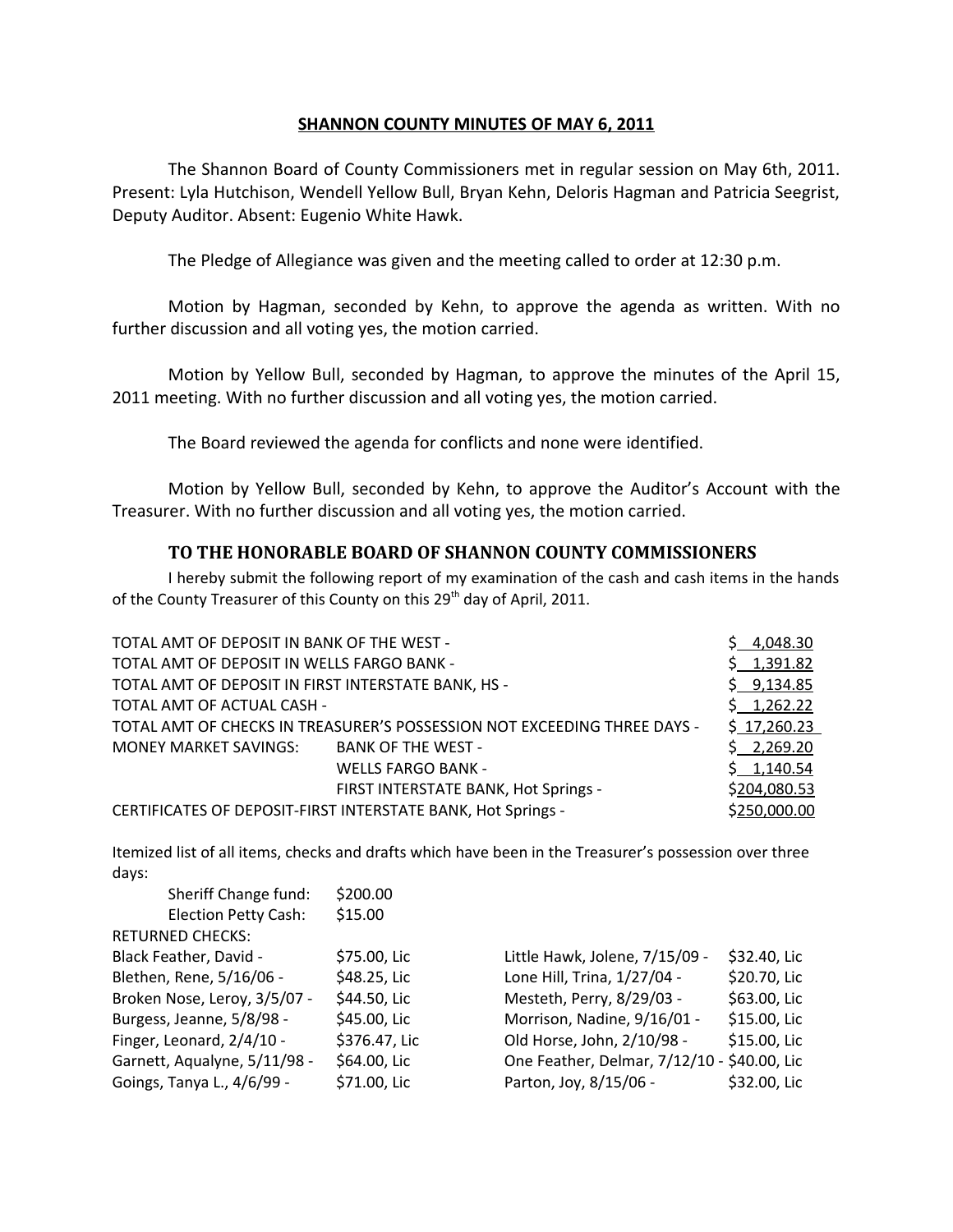| Graham, Julie R, 4/25/11 - | \$32.40, Lio |
|----------------------------|--------------|
|----------------------------|--------------|

ic Pourier, Joel, 10/11/96 - \$349.00, Lic

Janis, Jennifer - Lic **\$90.50, Lic** Red Cloud, John - \$45.90, Lic Red Cloud, John - \$45.90, Lic Ross, William, 9/15/11 - \$53.00,

Lic

#### **TOTAL - \$492,315.81**

DATED this 29<sup>th</sup> day of April, 2011 /S/Sue Ganje, Auditor SUE GANJE, COUNTY AUDITOR OF SHANNON COUNTY THE ABOVE BALANCE REFLECTS COUNTY MONIES, MONIES HELD IN TRUST, AND MONIES COLLECTED FOR AND TO BE REMITTED TO OTHER ENTITIES: SCHOOLS, TOWNS AND STATE.

Motion by Yellow Bull, seconded by Hagman, to approve and place on file the April 29th, 2011 General Fund Surplus Analysis as follows. With no further discussion and all voting yes, the motion carried.

# **SHANNON COUNTY GENERAL FUND SURPLUS ANALYSIS DATE: APRIL 29, 2011**

The amount of General Fund dollars that counties can retain as surplus is restricted by SDCL 7-21-18.1 which states: "The total unreserved, undesignated fund balance of the general fund may not exceed forty percent of the total amount of all general fund appropriations contained in the budget for the next fiscal year. The total unreserved, undesignated fund balance of the general fund of the county as of March thirty-first and September thirtieth shall be published in the minutes of the proceedings of the board of county commissioners and reported to the Department of Legislative Audit. The report shall be on forms prescribed by the Department of Legislative Audit."

The following analysis should be completed as of March thirty-first and September thirtieth of each year. Thereafter, the unreserved, undesignated fund balance amount should be published in the minutes of the governing board. This analysis should also be filed with the Department of Legislative Audit.

#### **ASSETS:**

| 10100                          | Cash                         |  | 129,705.80 |  |
|--------------------------------|------------------------------|--|------------|--|
| 10800                          | Taxes Receivable--Current    |  | 185,500.49 |  |
| 11000                          | Taxes Receivable--Delinguent |  | 19,650.03  |  |
|                                |                              |  |            |  |
| <b>TOTAL ASSETS</b>            |                              |  | 334,856.32 |  |
|                                |                              |  |            |  |
| <b>LIABILITIES AND EQUITY:</b> |                              |  |            |  |
| 22400                          | Deferred Revenue             |  | 205,150.52 |  |

#### **FUND BALANCES:**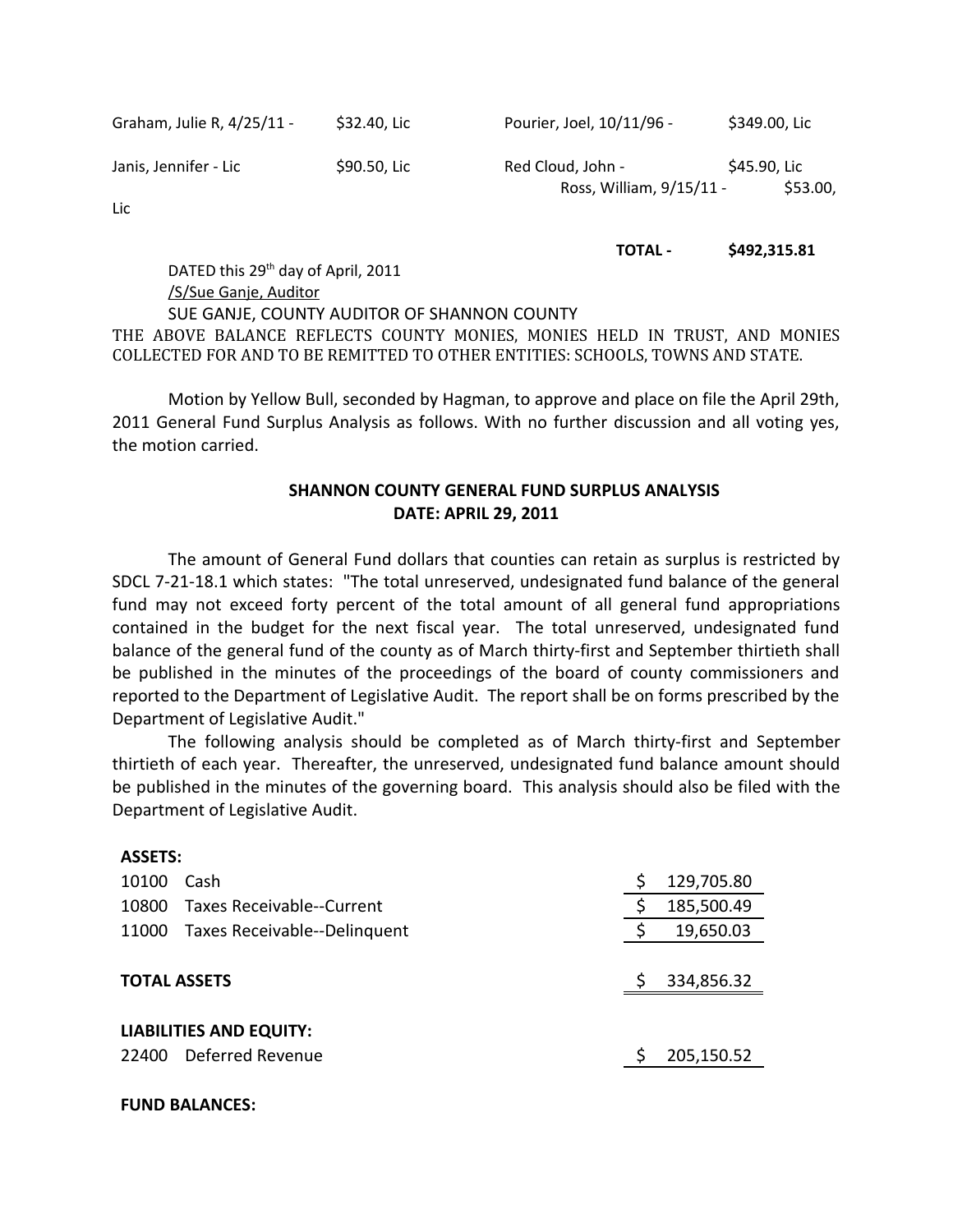| 27500                                    | Committed (list)                                    |                 |
|------------------------------------------|-----------------------------------------------------|-----------------|
|                                          | Reserved for Hospital Claims                        | \$<br>30,000.00 |
| 27600                                    | Assigned (one of the following)                     |                 |
|                                          | March - 3/4 of the current year                     | \$<br>30,642.60 |
|                                          | September - 1/4 of current year + subsequent year   |                 |
| 27700                                    | Unassigned                                          | 69,063.20       |
|                                          |                                                     |                 |
|                                          | <b>TOTAL LIABILITIES AND EQUITY</b>                 | 334,856.32      |
|                                          |                                                     |                 |
|                                          | Following Year's General Fund Budget                |                 |
|                                          | (use current year for March analysis)               | 408,568.00      |
|                                          |                                                     |                 |
|                                          | The unassigned fund balance, account 27700,         |                 |
|                                          | divided by the following year's General Fund budget |                 |
| resulting in the fund balance percentage |                                                     | 16.90%          |

The 2010 year end Annual Report was presented for review. Board members were asked to bring any questions to the next meeting.

Motion by Yellow Bull, seconded by Hagman, to approve policies to require the Commission's prior authorization of grant applications and for all new asset purchases to pass through the Auditor's office first for the purpose of inventory control. With no further discussion and all voting yes, the motion carried.

Archie Hopkins, Veterans Services Officer, was scheduled to present his monthly report but was not present and therefore will be moved to the next meeting.

Lynn Bettelyoun, Highway Superintendent, reported to the Board that the equipment recently purchased from Hutchison is in good shape, working very well for the department and tarps and brackets have been ordered for the new equipment. Preparation for culvert work is beginning with thirty two culverts on order. Bettelyoun is looking into additional storage area for the culverts and crews have been cleaning culverts that don't need replacing. Gravel has been secured at \$1.00 per ton and work is being done on roads, including some private road contracts.

Kehn asked about Wounded Knee Road and discussion was held on funding for roadwork, including possible grants. The Board indicated an interest in investigating opportunities for funds and also identified Porcupine Road as one to consider for future work.

A pipeline easement was presented for approval by the Board. Motion by Hagman, seconded by Yellow Bull, to approve a pipeline easement for the Oglala Sioux Tribe Rural Water for installation of a pipeline within the right of way of Shannon County Road #15, commencing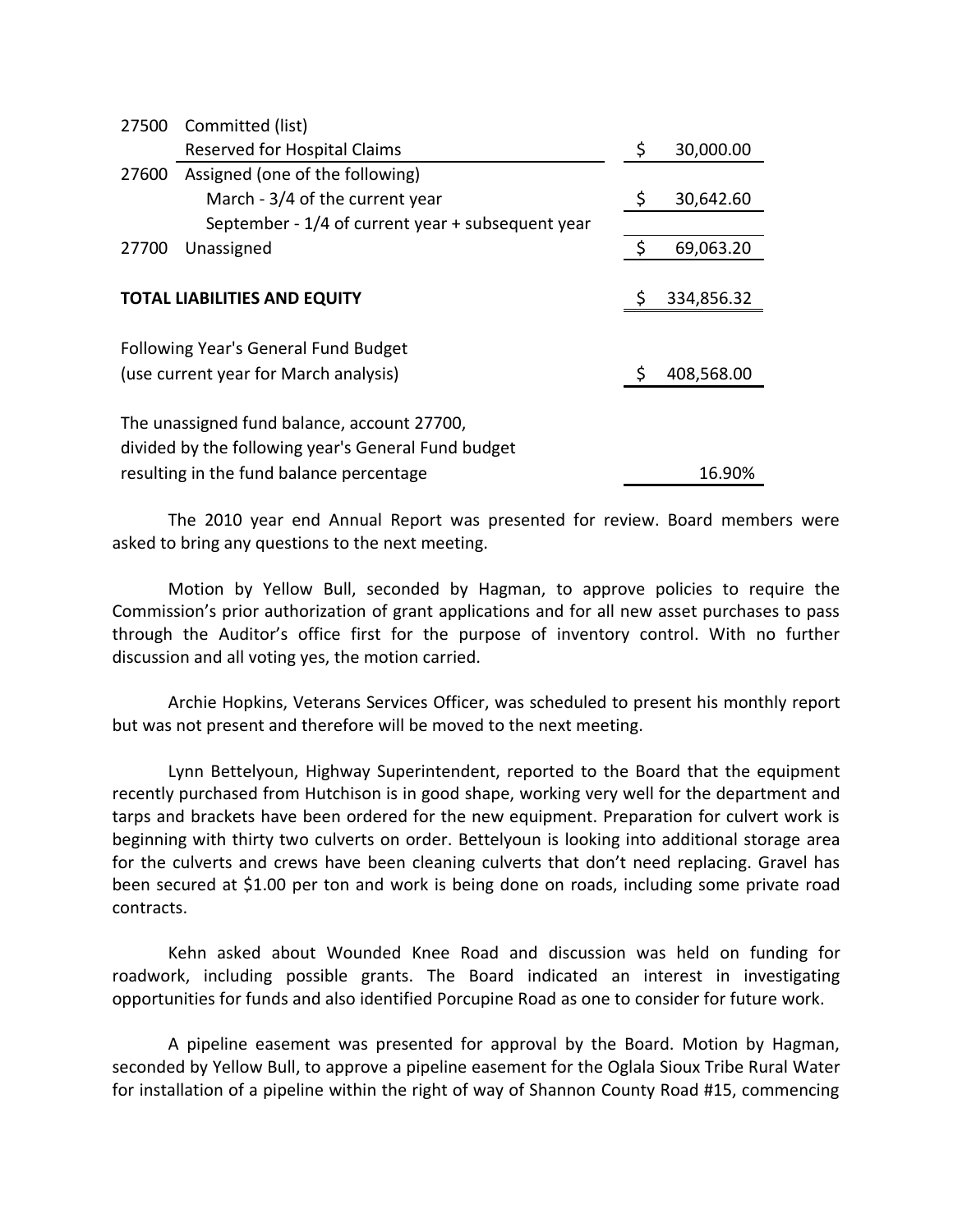in and running through Section 2, 14, 11, 27, 22 and 15, all in Township 36, Range 41 West of Shannon County and authorize the Chairman to sign. With no further discussion and all voting yes, the motion carried.

Fuel quotes were presented for approval as follows:

| $(4-1-11)$ | 500 Gal Unleaded Gas             | 1200 Gal #2 Red Diesel | <u>700 Gal Propane</u> |
|------------|----------------------------------|------------------------|------------------------|
| WESTCO:    | \$3,5920 PER GALLON              | \$3.747 PER GALLON     | \$1.799 PER GALLON     |
|            | NELSON'S OIL: \$3.639 PER GALLON | \$3,999 PER GALLON     | \$2.30 PER GALLON      |

Motion by Hagman, seconded by Yellow Bull, to accept the bid of Westco for 500 gal. of unleaded gas at \$3.592 per gal., 1,200 gal. of #2 red diesel at \$3.747 per gal. and 700 gal. of propane at \$1.799 per gal. as the low bids. With no further discussion and all voting yes, the motion carried.

Toby Norris, Northland Security, met with the Board to present a plat for approval. Motion by Kehn, seconded by Hagman to approve the following plat resolution of a Portion of Tract 1, Tract 2 and Tract 3 of Rockyford School Subdivision. With no further discussion and all voting yes, the motion carried.

## **SHANNON COUNTY RESOLUTION #2011-05**

WHEREAS, there has been presented to the County Commissioners of Shannon County, South Dakota, the within a Portion of Tract 1, Tract 2 and Tract 3 of Rockyford School Subdivision, located in Gov't Lot 3 and 4 and E  $\frac{1}{2}$  - SW  $\frac{1}{4}$ , Section 31, T41N, R43W, 6<sup>th</sup> P.M., Shannon County, South Dakota, and

WHEREAS, it appearing to this Board that the system of streets conforms to the system of streets of existing plats and sections lines of the county; adequate provision is made for access to adjacent unplatted lands by public dedication or section line when physically accessible; all provisions of the County subdivision regulations have been complied with; all taxes and special assessments upon the property have been fully paid; and the plat and survey have been lawfully executed,

NOW THEREFORE, BE IT RESOLVED, that said plat is hereby approved in all respects.

Dated at Shannon County, South Dakota this 6<sup>th</sup> day of May, 2011.

/S/Lyla Hutchison

Lyla Hutchison, Chairwoman ATTEST: Board of Shannon County Commissioners

/S/Sue Ganje Sue Ganje, Shannon County Auditor

White Hawk entered the meeting at 12:55 p.m.

Sheriff Jim Daggett was unable to attend the meeting but requested that the Board consider approving a \$300.00 expense for equipment. A 2007 DOJ grant was tagged for the purchase but since applying for the grant there has been an increase in cost. Motion by Yellow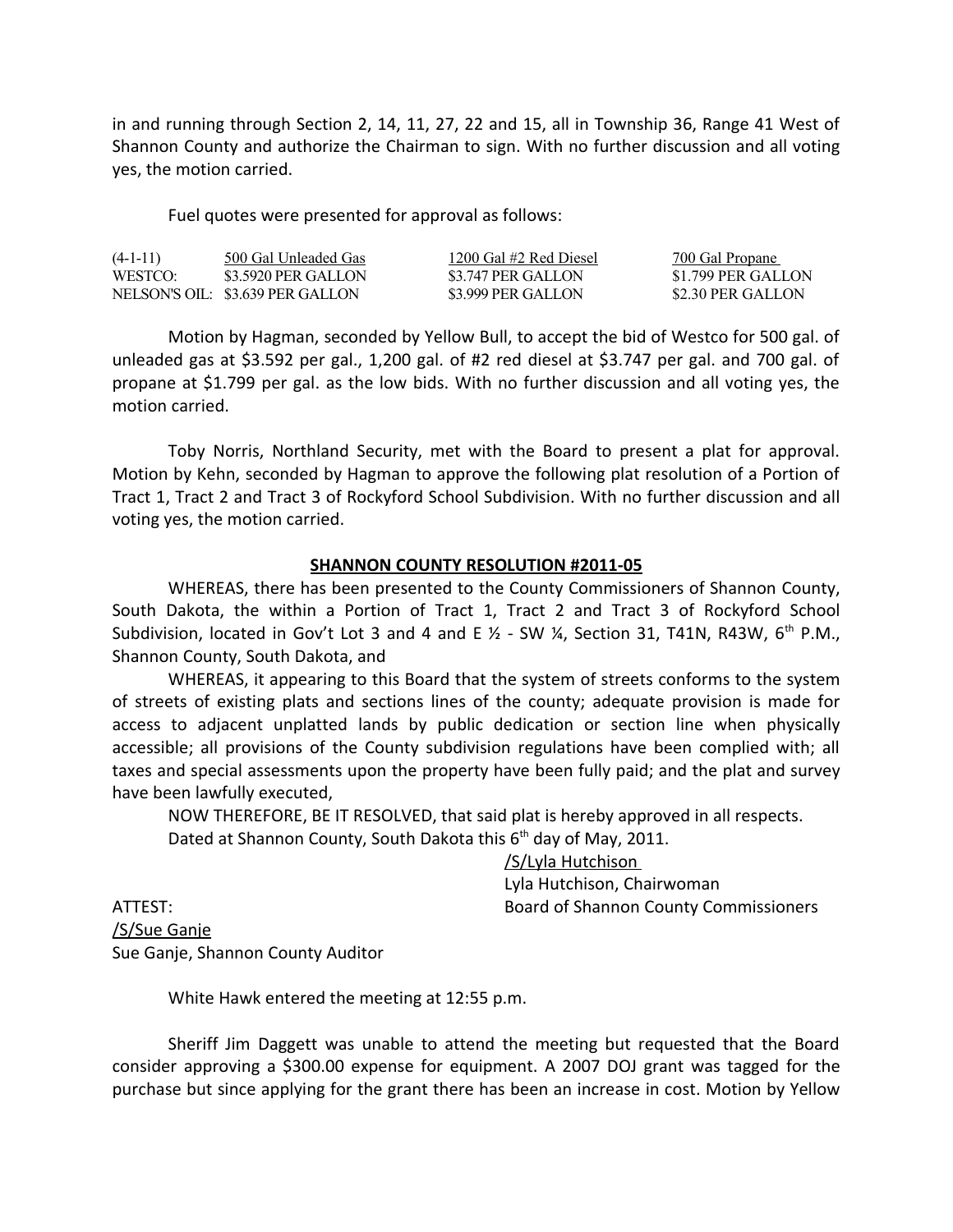Bull, seconded by Kehn to approve \$300.00 for the purchase of equipment for the Sheriff's office to supplement grant funding previously secured. With no further discussion and all voting yes, the motion carried.

Public Comment was held at 1:15 p.m. with no comment made.

Motion by Yellow Bull, seconded by White Hawk, to approve the following bills as presented. With no further discussion and all voting yes, the motion carried.

| <b>GENERAL FUND</b>           |                           |             |
|-------------------------------|---------------------------|-------------|
| <b>COMMISSIONERS</b>          | <b>APRIL SALARIES</b>     | \$467.04    |
| <b>AUDITOR'S OFFICE</b>       | <b>APRIL SALARIES</b>     | \$2,603.63  |
| <b>TREASURER'S OFFICE</b>     | <b>APRIL SALARIES</b>     | \$2,597.94  |
| STATE'S ATTORNEY OFFICE       | <b>APRIL SALARIES</b>     | \$1,104.38  |
| DIRECTOR OF EQUALIZATION      | <b>APRIL SALARIES</b>     | \$1,382.29  |
| <b>REGISTER OF DEEDS</b>      | <b>APRIL SALARIES</b>     | \$1,562.94  |
| <b>VETERANS SERVICES</b>      | <b>APRIL SALARIES</b>     | \$794.18    |
| <b>SHERIFF'S OFFICE</b>       | <b>APRIL SALARIES</b>     | \$2,436.74  |
| <b>ALLTEL</b>                 | <b>TELELPHONE</b>         | \$143.17    |
| CAROL BUTZMAN CONSULTING      | MI                        | \$279.50    |
| <b>CENTURY BUSINESS</b>       | <b>COPIER</b>             | \$14.75     |
| <b>CHIEF SUPPLY CORP</b>      | <b>SUPPLY</b>             | \$87.99     |
| CODY, DENISE                  | MI                        | \$15.00     |
| <b>CULLIGAN</b>               | <b>SUPPLY</b>             | \$10.00     |
| DIETRICH, DONNA               | MI                        | \$214.44    |
| HAGMAN, DELORIS               | <b>TRAVEL</b>             | \$35.52     |
| HAUCK, DAVID K.               | <b>TRAVEL</b>             | \$38.90     |
| <b>KEHN, BRYAN</b>            | <b>TRAVEL</b>             | \$66.60     |
| <b>LAKOTA COUNTRY TIMES</b>   | <b>PUBLISHING</b>         | \$370.36    |
| REHFUSS, CATHY                | MI                        | \$15.00     |
| SD ASSN OF COUNTY COMM.       | LEGAL                     | \$266.67    |
| <b>SHANNON COUNTY SHERIFF</b> | PETTY CASH                | \$119.18    |
| <b>VERIZON WIRELESS</b>       | <b>TELEPHONE</b>          | \$31.89     |
| WHITE HAWK, EUGENIO           | <b>TRAVEL</b>             | \$69.56     |
| YANKTON COUNTY                | MI                        | \$103.75    |
| YELLOW BULL, WENDELL          | <b>TRAVEL</b>             | \$69.08     |
| HUTCHISON, LYLA               | <b>TRAVEL</b>             | \$59.20     |
|                               | <b>GENERAL FUND TOTAL</b> | \$14,959.70 |
| <b>ROAD &amp; BRIDGE</b>      |                           |             |
| <b>ROAD &amp; BRIDGE</b>      | <b>APRIL SALARIES</b>     | \$8,361.89  |
| & ADDITIONAL OVERTIME FOR     |                           |             |
| LYNX BETTELYOUN               |                           | \$363.80    |